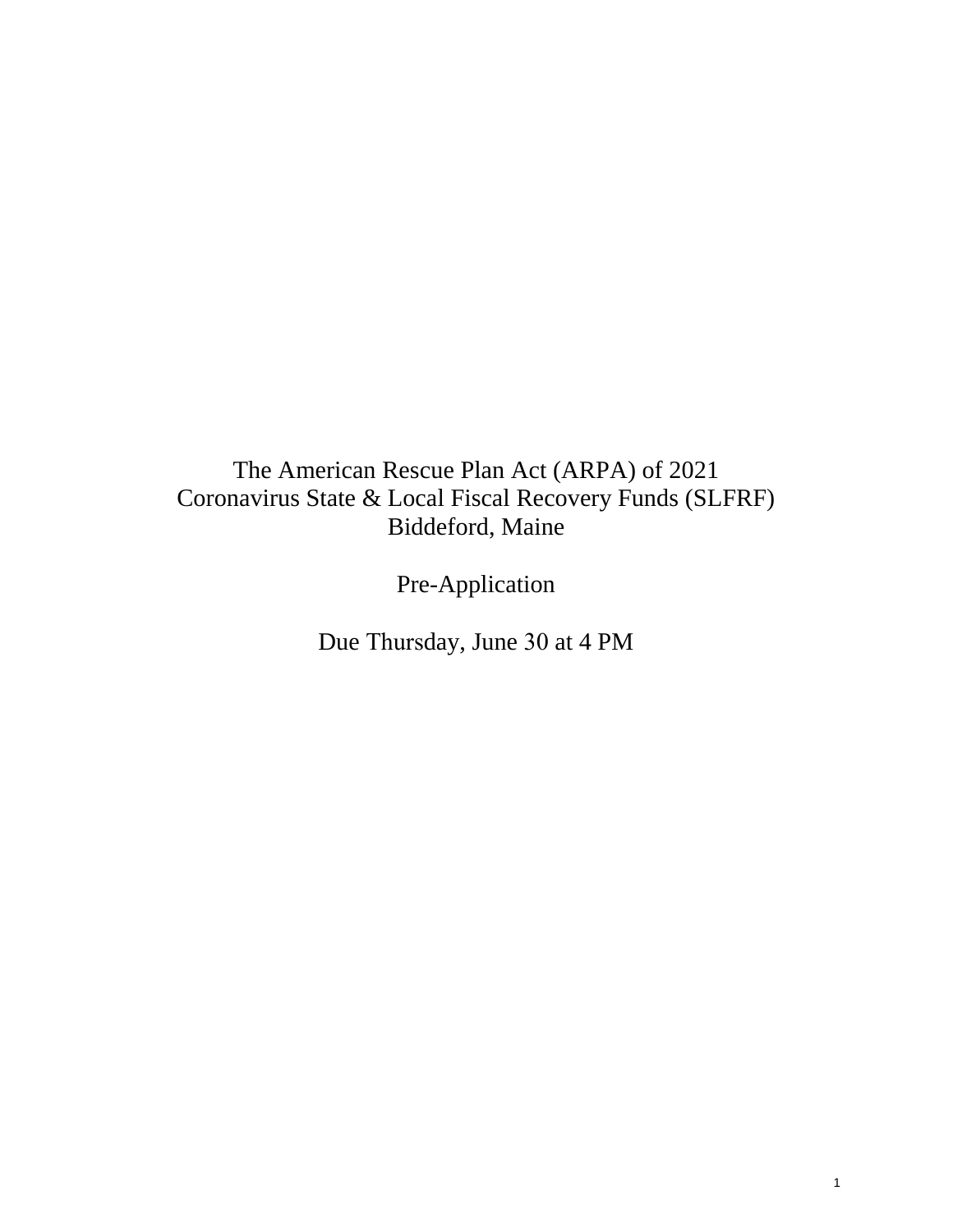## The American Rescue Plan Act (ARPA) of 2021 Coronavirus State & Local Fiscal Recovery Funds (SLFRF) Pre-Application

- 1. Instructions for Submission
- 2. Pre-Application Form
- 3. Appendix A: Details on program and application process
- 4. Appendix B: Expenditure Categories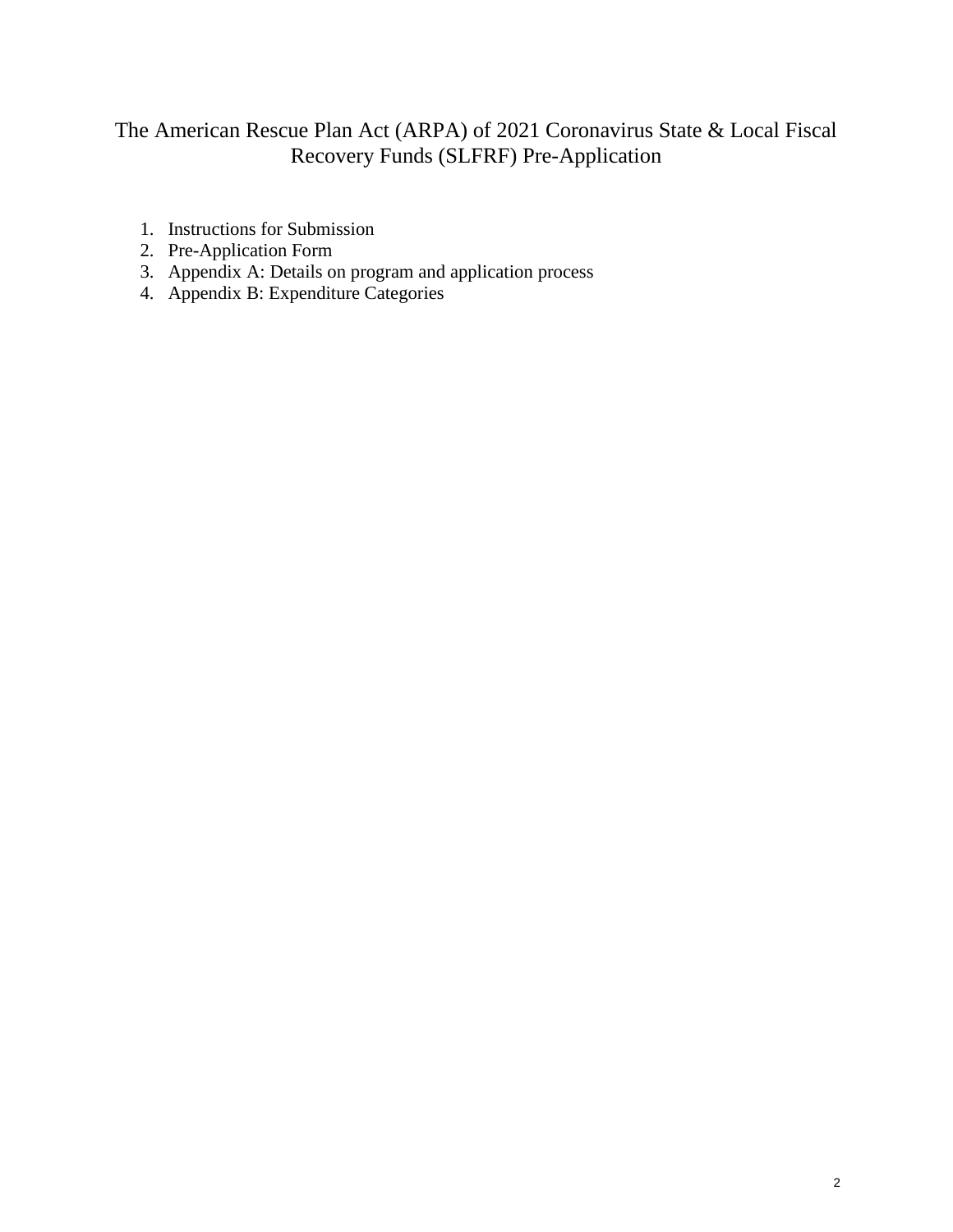### **INSTRUCTIONS FOR SUBMISSION**

#### **Pre-Application Deadline:** Thursday, June 30, 4:00pm

All Pre-Applications are due on Thursday, June 30 at close of business (4pm). Those submitted after the deadline will be excluded from this round of funding.

You must complete and submit the City of Biddeford Pre-Application Form to be eligible to move to final application process.

#### **No matter how you submit your application, please read Appendix A for full details on the process, funding available, eligibility, etc.**

To request a Word document version of the Pre-Application Form, please email [abigail.smallwood@biddefordmaine.org.](mailto:abigail.smallwood@biddefordmaine.org)

Completed Pre-Applications may be submitted in one of the following ways:

- 1. Fill out the form online [click here.](https://arcg.is/1Xrqzj0) If the link doesn't work, copy and paste this URL into your browser: https://arcg.is/1Xrqzj0
- 2. Email to Abigail Smallwood a[t abigail.smallwood@biddefordmaine.org](mailto:abigail.smallwood@biddefordmaine.org) and request confirmation of receipt. If you do not receive a confirmation within 48 business hours of submitting your application, please call the Planning and Development Department for confirmation. Call 207-284-9115 and request to speak to Abigail, or, if you are given a menu of choices, select option 4. (Business hours are Monday to Friday, 8am to 4pm.)
- 3. Hand deliver to Biddeford City Hall, 205 Main Street, Biddeford, Maine, to the Planning and Development Department. The department is on the second floor of City Hall. Please enter through the back entrance (off the parking lot). The second floor can be reached by stairs or elevator. The stairs are down the hall on the right – take up one flight and the department will be on your right. The elevator is on the left side of the hallway – take it to floor 2, then turn left when you exit the elevator and the department will be directly ahead of you. If there is no one at the desk, please ring the bell and someone will come out to assist you.
- 4. Mail the completed Pre-application to

Biddeford Planning and Development

Attn: Abigail Smallwood

PO Box 586

Biddeford, Maine 04005

Please ensure you include contact information (email and/or phone), as this information will be used to provide confirmation of receipt. Mailed applications must be **received** by Thursday, June 30.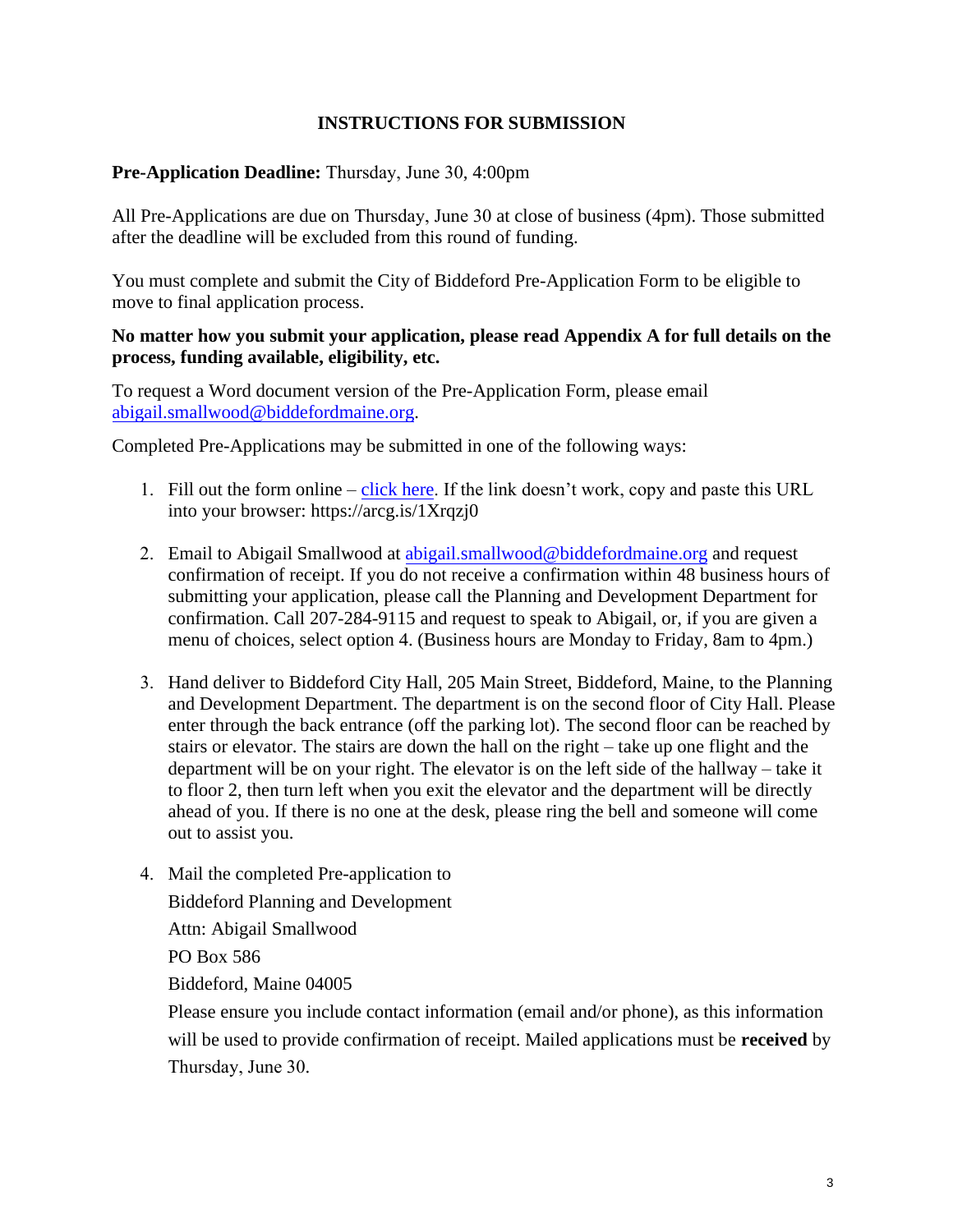**Contact** Please contact Abigail Smallwood with questions, preferable via email at [abigail.smallwood@biddefordmaine.org,](mailto:abigail.smallwood@biddefordmaine.org) or, if you are not able to email, call 207-284-9115.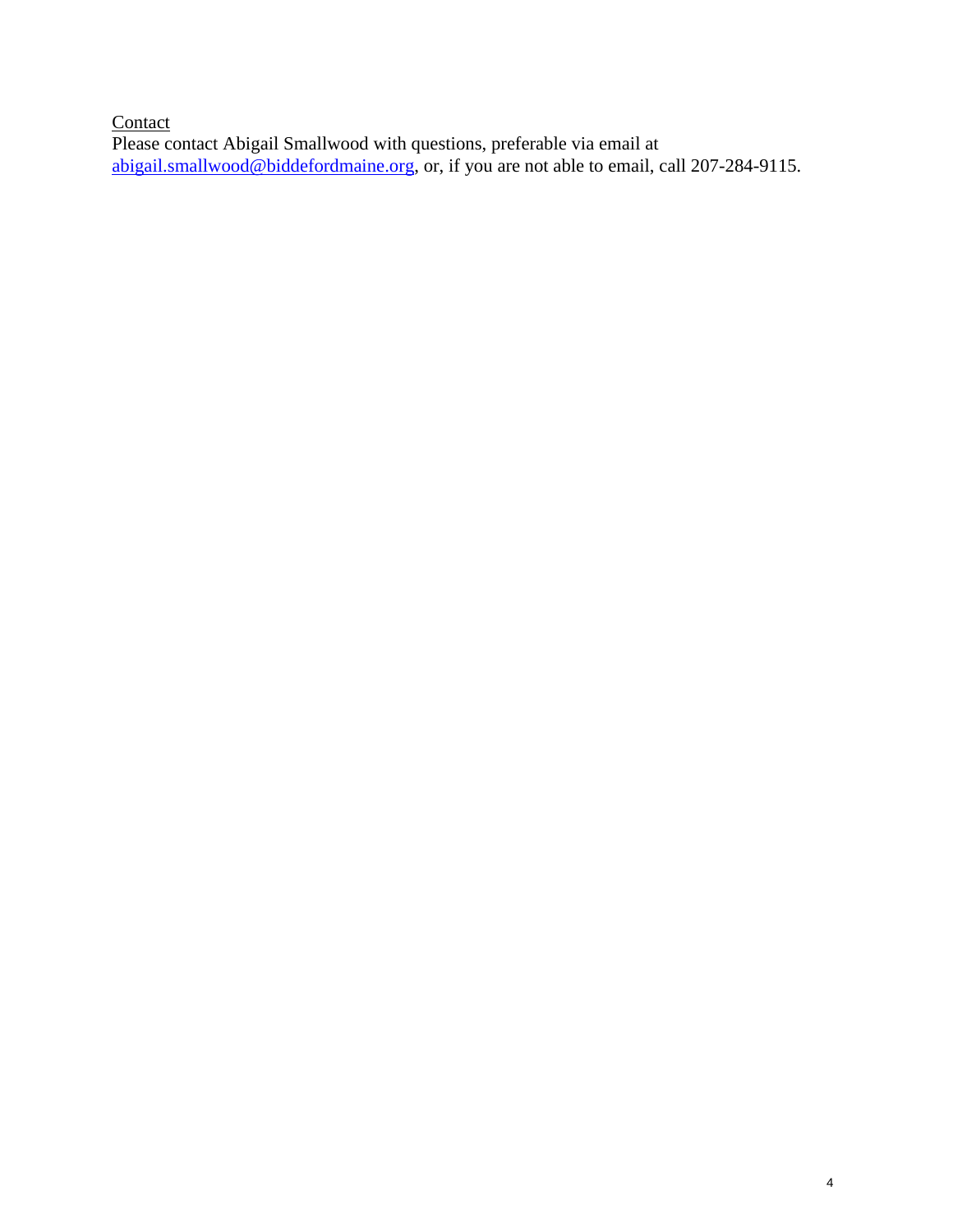## **ARPA PRE-APPLICATION FORM**

This is the Pre-Application phase. Projects that proceed will fill out a more detailed Application. The Application will request details on the following at a minimum:

- detailed program description including (but not limited to) addressing a COVID-related need, community benefit, sustainability of program/project, outreach, and impact on underserved populations or geography
- detailed budget
- experience managing programs and federal funds
- financial reporting system and accounting procedures
- plans for collection of documentation and if data is evidence-based

All applicants that receive funding must be registered in SAM.gov and have a Unique Entity ID (UEI). Applicants are not required to have their UEI prior to or during the application period, but must be registered before they can receive funds.

### **Requester Information**

Are you a business, nonprofit, municipal committee/commission, or other?

*Agencies whose municipal service budget requests were not fully funded are able to apply for these funds to make up the difference. If you are applying specifically for this gap funding, please select "budget request not fully funded." Agencies may apply for this gap funding and apply for a separate program/project, but they must be on two separate pre-application forms. If you have any questions, please use the contact information in the description above.*

*The "other" option should only be used in unique situations. Typically, there should be a lead applicant and that applicant will select the appropriate category for them (e.g. if there's an application being submitted by a group that has both businesses and nonprofits working together, but one of the nonprofits is the lead, 'nonprofit' should be selected and the other partners should be listed in the next question.) Only established entities will be considered for funding.*

- $\square$  Business
- □ Nonprofit
- $\Box$  Municipal advisory committee or commission
- $\Box$  Budget request not fully funded
- $\Box$  Other (please describe)  $\Box$

Are you working with any others on this project/program? If so, please list them.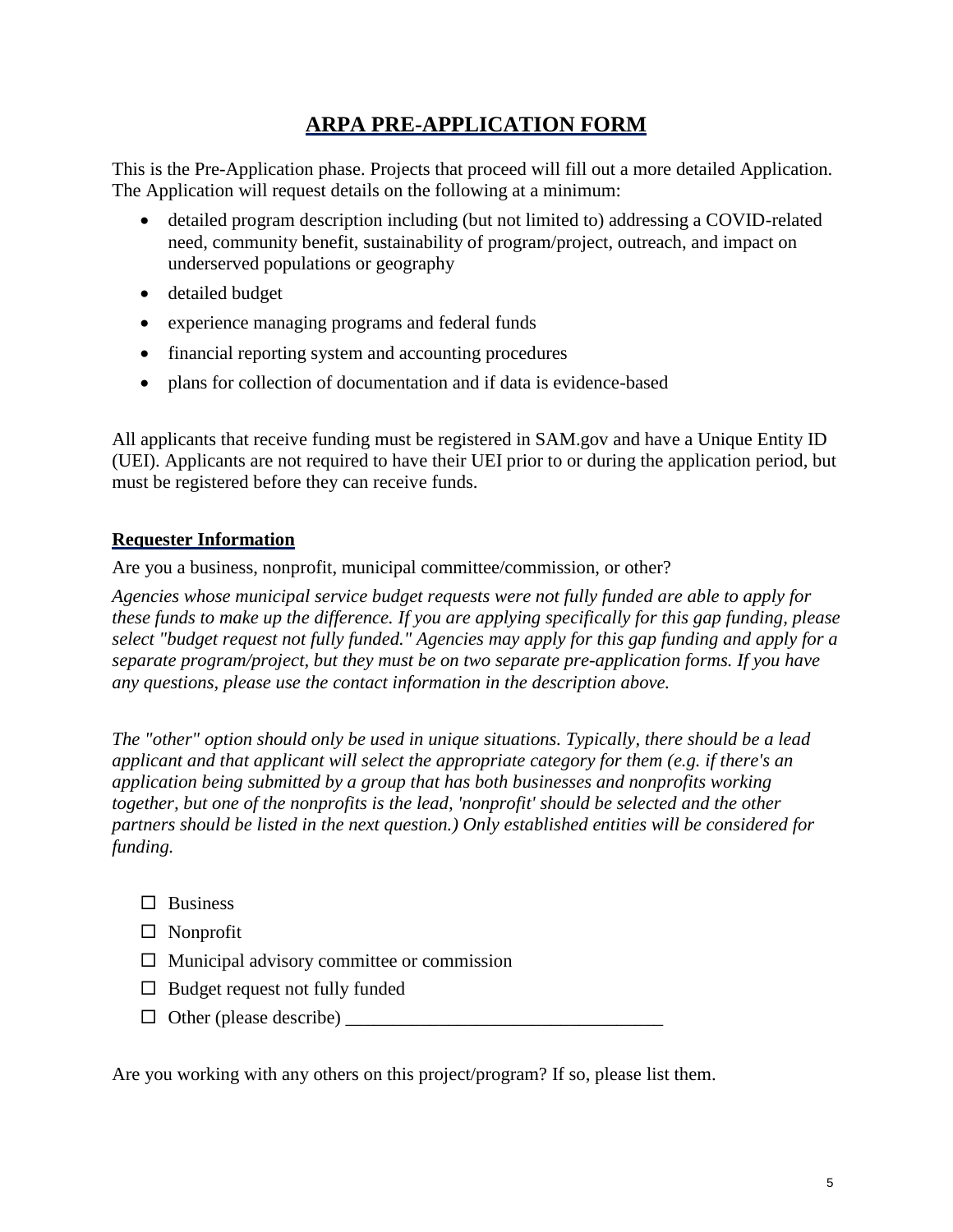### **Contact Information**

*You are required to put an email or phone number, but preferably both. This should be the contact information for the primary contact person.*

Business/Organization/Committee Name: Mailing Address: Primary Contact Person: Email: Phone Number: Mailing Address: Project/Program Director (if different from contact person):

### **Program/Project Description**

Program/Project Name:

Approximate Funding Request: \$

Please provide a brief program description, including what issue(s) are addressed (max 350 words).

Have you received any other ARPA or COVID funds? If so, how did you use those funds?

What is your readiness and capacity to implement this program?

Please describe the connection to the pandemic (e.g. pandemic caused the issue, pandemic worsened the issue, etc).

Please describe the overall community impact of the program, including impact on disadvantaged populations, programs, or geographic areas.

Is this program or project new, a continuation of an existing program, or an expansion of an existing program?

 $\square$  New  $\square$  Continuation  $\square$  Expansion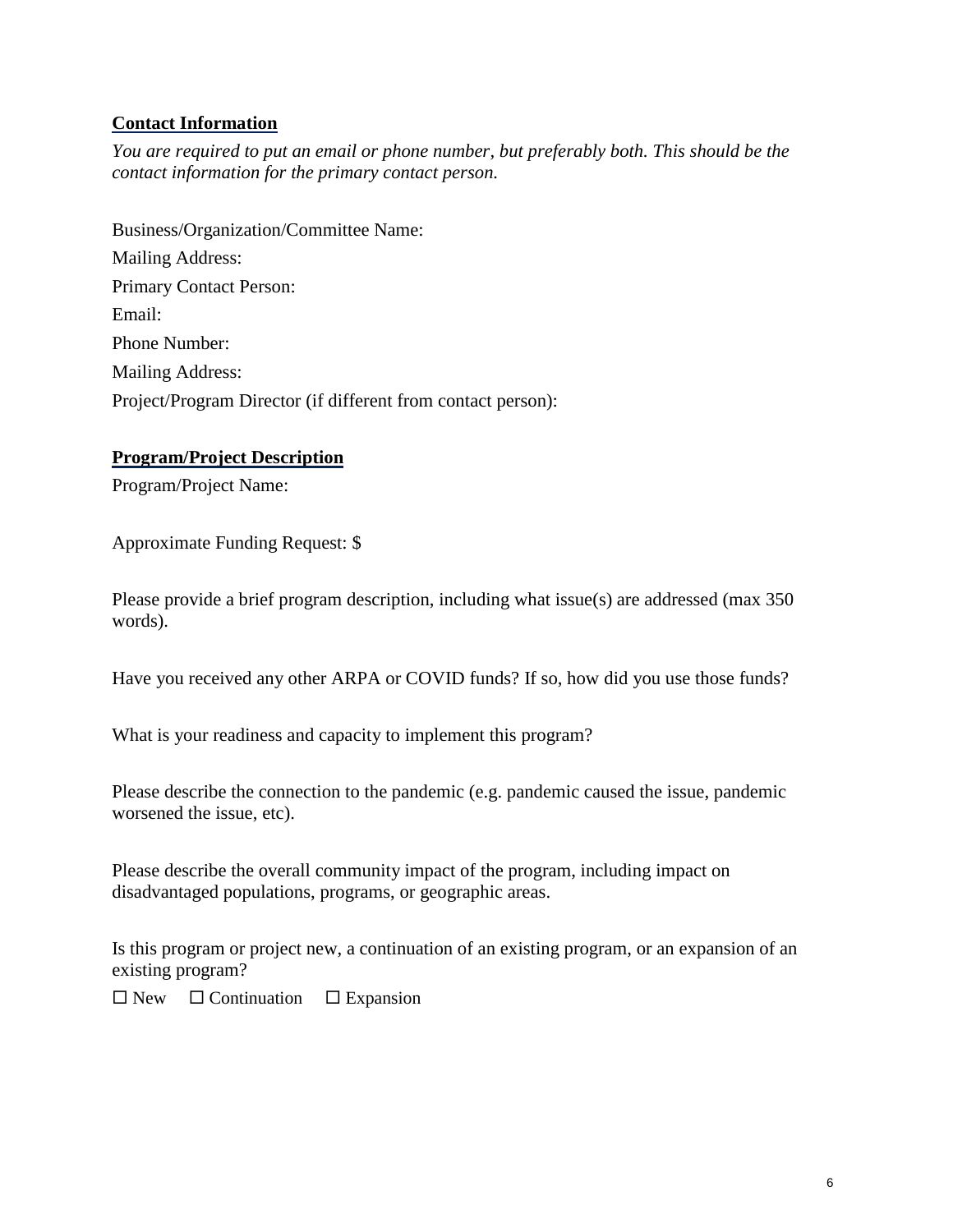Please select the category or categories that best apply to your program or project (up to 2). To review the specific examples within these categories, please see Appendix B (page 11).

- $\Box$  Household Assistance
- $\Box$  Assistance to Unemployed or Underemployed Workers
- $\Box$  Healthy Childhood Environments
- $\square$  Long-Term Housing Security
- $\Box$  Housing Support
- Community Health Workers or Benefits Navigators
- $\square$  Lead Remediation
- $\Box$  Medical Facilities for Disproportionately Impacted Communities
- $\square$  Strongly Healthy Communities
- $\Box$  Addressing Educational Disparities
- $\Box$  Contributions to UI Trust Funds
- $\square$  Small Business Assistance
- □ Non-Profit Assistance
- $\Box$  Aid to Impacted Industries

*I certify that the information in this Pre‐Application is true and correct to the best of my knowledge:*

Printed Name Signature Date

\_\_\_\_\_\_\_\_\_\_\_\_\_\_\_\_\_\_\_\_\_\_\_\_\_\_\_\_\_\_\_\_\_\_\_\_\_\_\_\_\_\_\_\_\_\_\_\_\_\_\_\_\_\_\_\_\_\_\_\_\_\_\_\_\_\_\_\_\_\_\_\_\_\_\_\_\_\_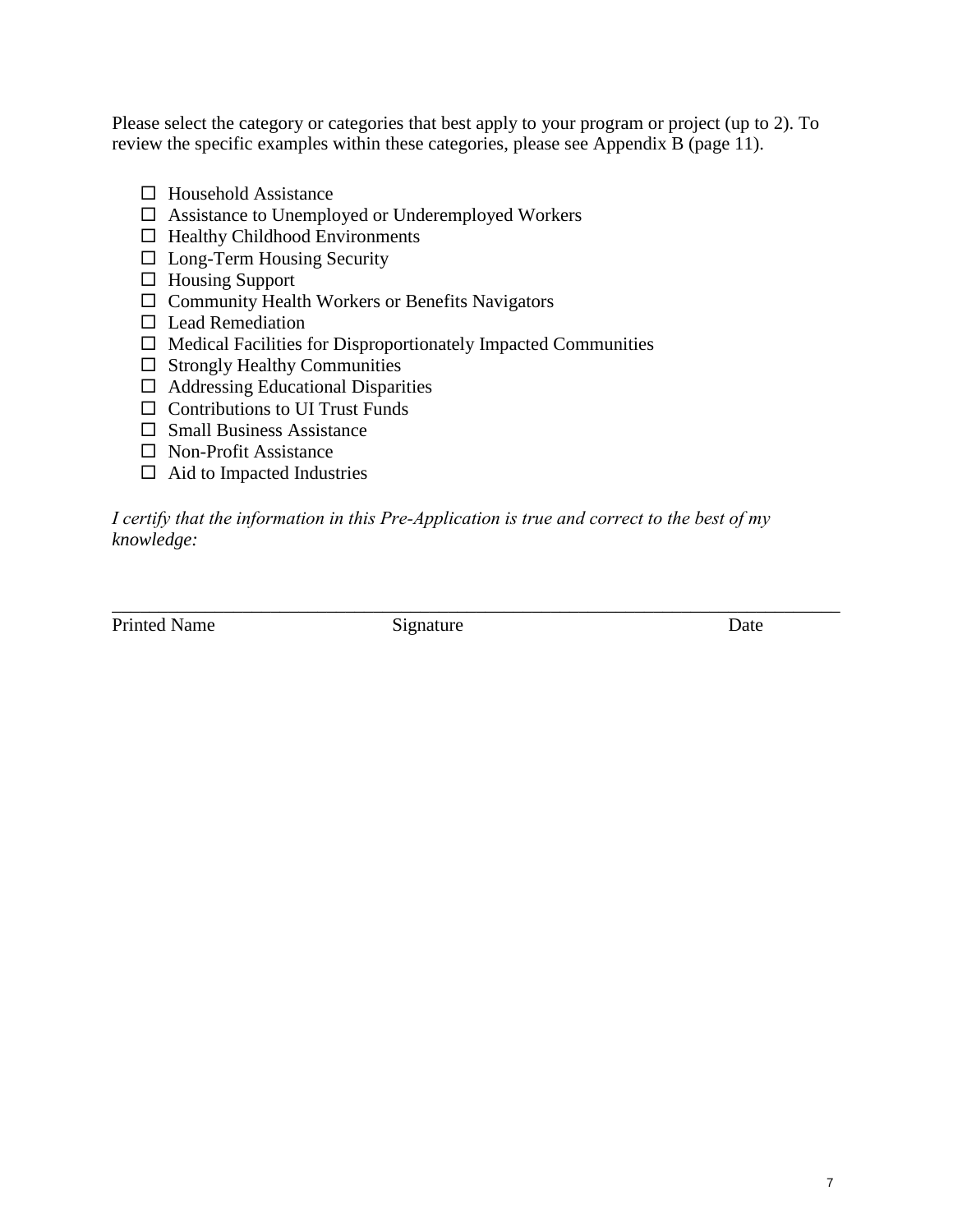### **Appendix A: Details on program and application process**

### **INTRODUCTION**

The American Rescue Plan Act of 2021, through the Coronavirus State and Local Fiscal Recovery Fund, has provided \$9,759,098 to the City of Biddeford.

The American Rescue Plan Act (ARPA) is an unprecedented opportunity for Biddeford to leverage one-time, non-recurring federal funds to respond to the health and economic impacts of COVID-19. With this funding, Biddeford is accepting Pre-Applications from candidates that aim to advance community-driven solutions to recovery that deliver equitable outcomes and transformative change. Aid and investments will be targeted toward organizations with the greatest needs and aligned with the priorities of people most impacted by the pandemic and resulting economic crises.

### AVAILABLE FUNDS

Biddeford City Council has established \$744,593.75 of American Rescue Plan funds available to qualifying projects that propose investments that deliver equitable outcomes and transformative impacts. Each project starts as a Pre-Application and moves through the process detailed below.

### ELIGIBLE CATEGORIES

Projects submitted during this process must fit one of the categories detailed in Appendix B: Expenditure Categories. You can also review the categories at [this link](https://home.treasury.gov/system/files/136/SLFRF-Compliance-and-Reporting-Guidance.pdf#page=35) – for these funds, only Category 2 (Negative Economic Impacts) will be used.

### TIMELINE

Each project starts as a proposal and moves through the following process:

- 1. Proposal Development
	- a. Pre-Application Submission
	- b. Determination of Eligibility by ARPA Advisory Committee
	- c. Final Application for Funding
	- d. Review by ARPA Advisory Committee
- 2. Funding Allocation
	- a. Agreement
	- b. Reimbursement Requests
- 3. Administration, Reporting, and Compliance
- 4. Evaluation, Reconciliation, and Final Data Collection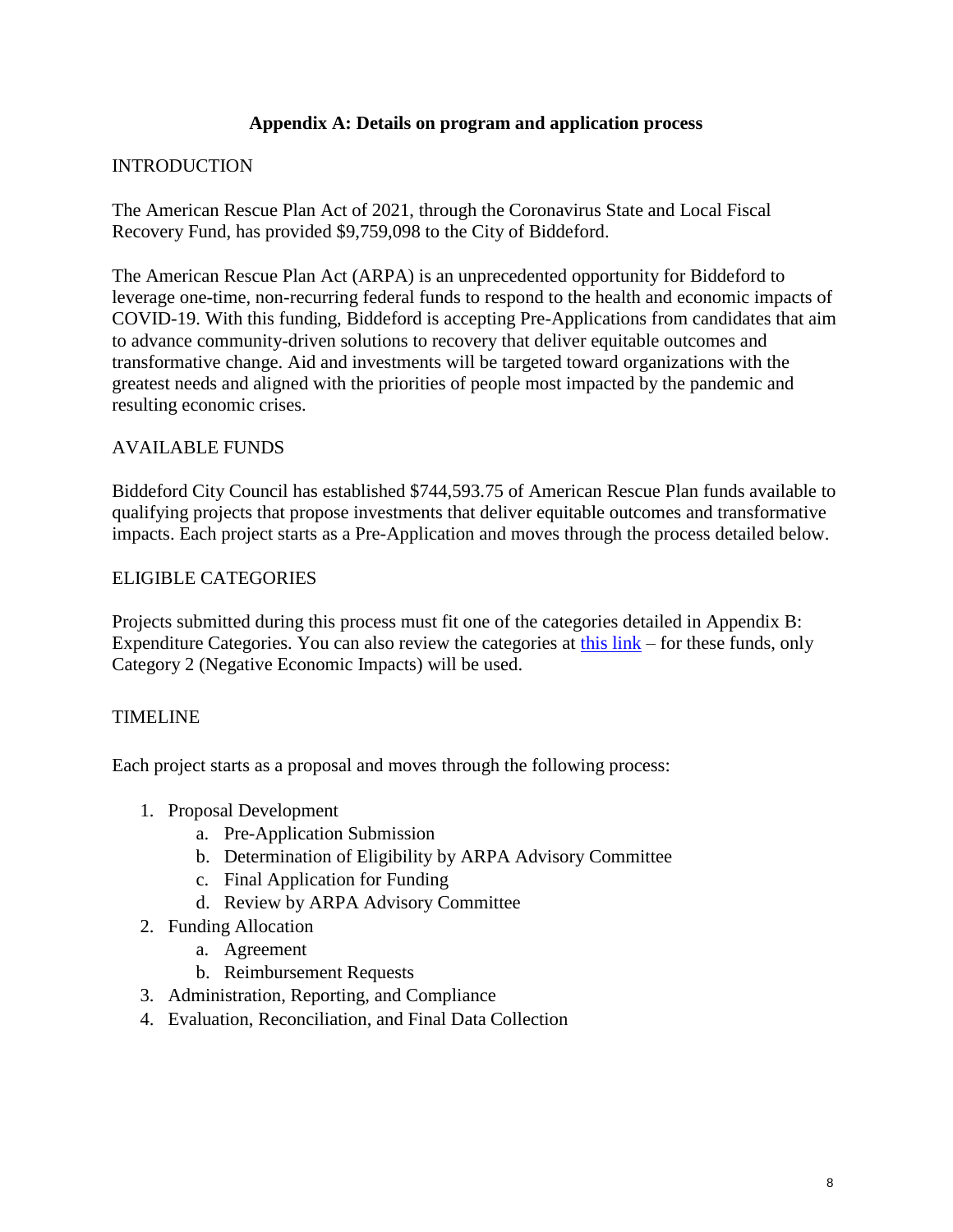### PRE-APPLICATION SUBMISSION

The City will have an initial Pre-Application round that will begin on Friday, May 6 and close Monday, June 6. Businesses, nonprofits, and municipal advisory committees, commissions, and boards are eligible to apply. Groups are encouraged to work with others to submit proposals, in order to pursue a larger scale goal.

### **ELIGIBILITY**

Once a Pre-Application is submitted, it will go through a first round of review to determine eligibility and an initial score based on the following:

- Community impact
- Connection to COVID
- Equity (ensuring that allocations are made based on need, and in a way that supports equal outcomes for all groups)
- Ability and readiness to implement
- Partnerships

Eligible Pre-Applications must align with at least one of the expenditure sub-categories defined in Appendix B. Those who are deemed eligible will be invited to complete a final application. Eligibility is not a commitment for funding, it is a basic requirement to proceed with the application process. Those who are deemed ineligible will be notified and given an opportunity to resubmit if there is a future round of funding.

### FINAL APPLICATION FOR FUNDING

If a Pre-Application is deemed eligible, the contact person listed on the form will be sent an invitation to complete a Final Application for funding. The Final Application is an opportunity for Pre-Application submitters to provide more details about the project, implementation, reporting, and evaluation plan.

### REVIEW BY ARPA ADVISORY COMMITTEE

Once a final application is submitted, it will be scored and reviewed by the ARPA Advisory Committee (AAC), established by the City Council.

Incomplete Final Applications will not be reviewed. A completed Final Application is not a commitment to fund a project. After scoring each application, AAC members shall provide one of the following recommendations:

- Fund
- Fund with revisions
- Do not fund at this time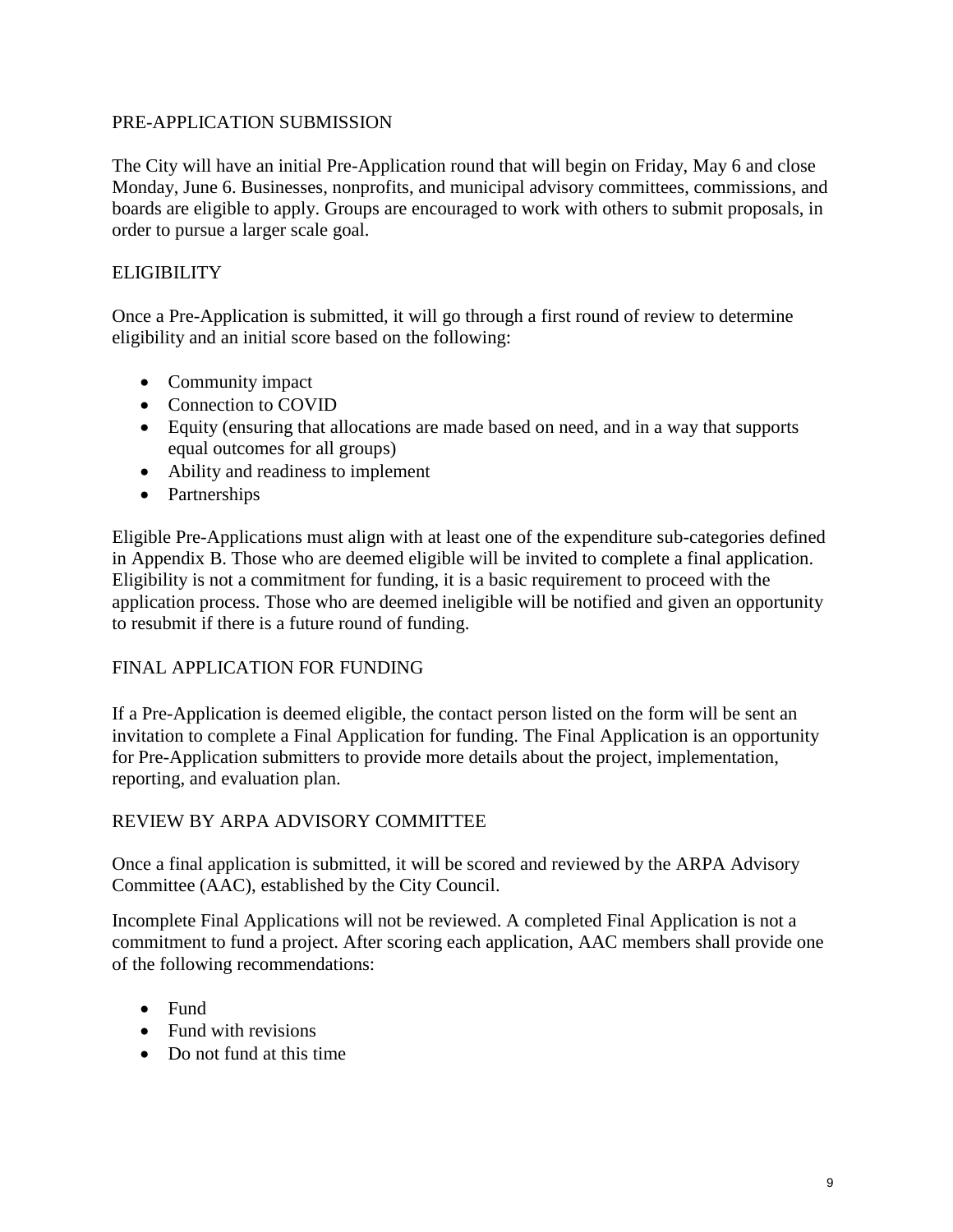### FUNDING ALLOCATION

Eligible projects, as determined by the AAC, will be presented to the full Biddeford City Council. Projects will be recommended based on the combined score of the AAC. City Councilors will make the final decision about which projects receive ARPA funding and final allocation.

### AGREEMENT

Once Biddeford City Council has decided to fund a project, the applicant will work with the Planning and Development Department to develop an agreement. For internal applicants, this will typically take the form of a Letter of Agreement or Memorandum of Understanding. For external applicants, this will take the form of a Grant Agreement or Contract. The agreement will describe the terms and conditions of the funding, including, but not limited to, purpose, term, eligible uses, scope, reporting requirements, process to modify or terminate the agreement, audit requirements, and any other City requirements.

#### REIMBURSEMENT

The agreement will include the terms of reimbursement of funds. Actual reimbursement of funds is subject to existing City policies and procedures.

### ADMINISTRATION

Reporting and compliance requirements will be defined in the SLFRF Contract. The administration phase will serve to monitor the implementation of each project and track progress on key indicators. Each project is responsible for complying with the terms and conditions within the SLFRF Contract.

The City of Biddeford holds compliance with federal guidelines as well as state and local laws with the utmost importance. Failure to execute a project as planned or comply with the SLFRF Contract may result in corrective action, recovery of funds, termination of the agreement, and/or other civil or criminal proceeding as required by Law.

#### EVALUATION

Projects will be closed once they have fulfilled the terms of their agreement. All funds will be reconciled and unused funding returned. Final reports will include an evaluation of the project that includes data collection and reporting as outlined in the agreement.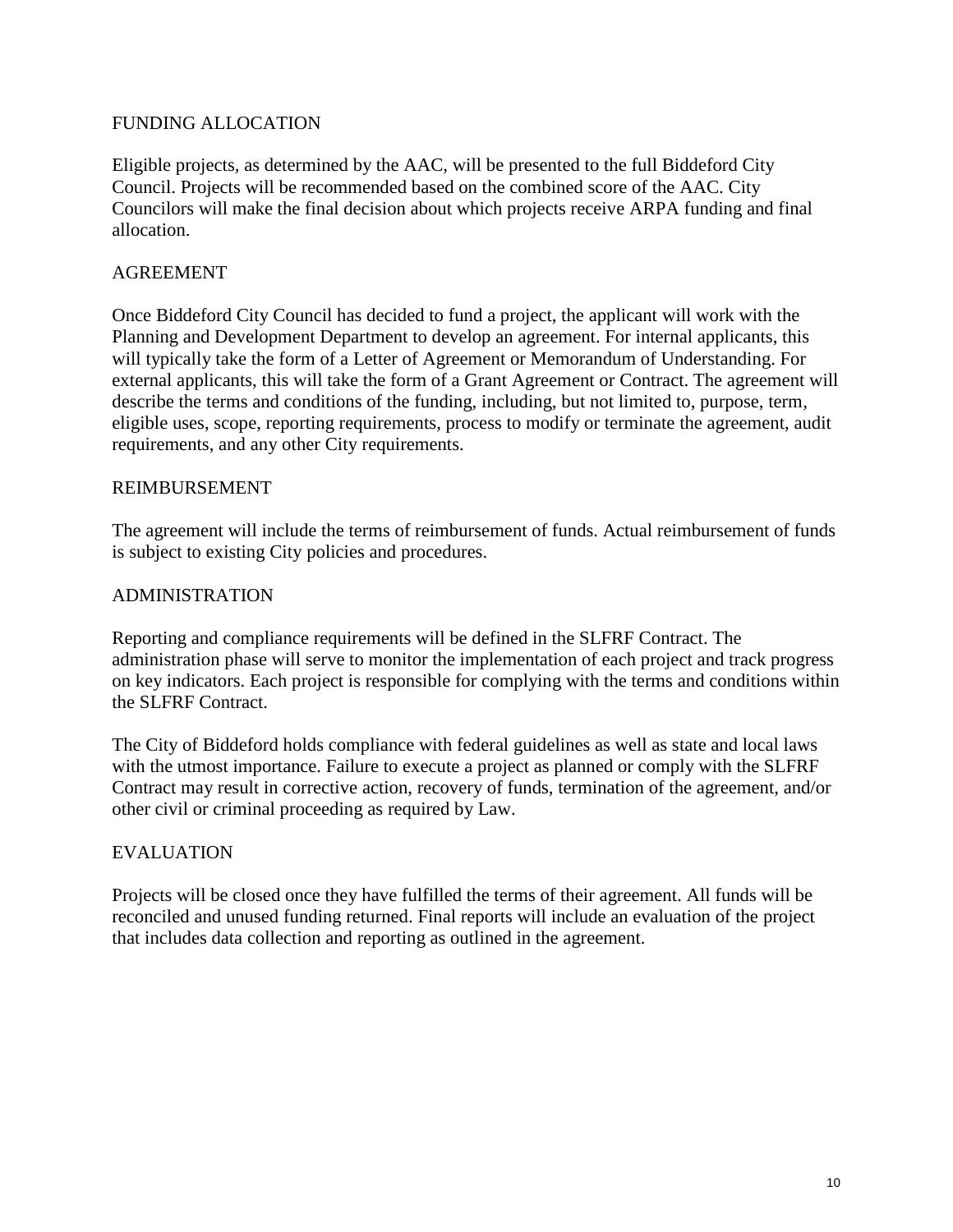### **Appendix B: Expenditure Categories**

**"Eligibility"** refers to the expenditure categories listed in the table provided by the U.S. Treasury below. The full list can be found on pages 35-36 of [this document,](https://home.treasury.gov/system/files/136/SLFRF-Compliance-and-Reporting-Guidance.pdf) **but the categories below are the ones Biddeford is permitting for this round of funding**.

2: Negative Economic Impacts

Assistance to Households

2.1 Household Assistance: Food Programs\*^

2.2 Household Assistance: Rent, Mortgage, and Utility Aid\*^

2.3 Household Assistance: Cash Transfers\*^

2.4 Household Assistance: Internet Access Programs\*^

2.5 Household Assistance: Paid Sick and Medical Leave^

2.6 Household Assistance: Health Insurance\*^

2.7 Household Assistance: Services for Un/Unbanked\*^

2.8 Household Assistance: Survivor's Benefits^

2.9 Unemployment Benefits or Cash Assistance to Unemployed Workers\*^

2.10 Assistance to Unemployed or Underemployed Workers (e.g. job training, subsidized

employment, employment supports or incentives)<sup>\*^</sup>

2.11 Healthy Childhood Environments: Child Care\*^

2.12 Healthy Childhood Environments: Home Visiting\*^

2.13 Healthy Childhood Environments: Services to Foster Youth or Families Involved in Child Welfare System\*^

2.14 Healthy Childhood Environments: Early Learning\*^

2.15 Long-term Housing Security: Affordable Housing\*^

2.16 Long-term Housing Security: Services for Unhoused Persons\*^

2.17 Housing Support: Housing Vouchers and Relocation Assistance for Disproportionately Impacted Communities\*^

2.18 Housing Support: Other Housing Assistance\*^

2.19 Social Determinants of Health: Community Health Workers or Benefits Navigators\*^

2.20 Social Determinants of Health: Lead Remediation\*^

2.21 Medical Facilities for Disproportionately Impacted Communities<sup>^</sup>

2.22 Strong Healthy Communities: Neighborhood Features that Promote Health and Safety^

2.23 Strong Healthy Communities: Demolition and Rehabilitation of Properties^

2.24 Addressing Educational Disparities: Aid to High-Poverty Districts^

2.25 Addressing Educational Disparities: Academic, Social, and Emotional Services\*^

2.26 Addressing Educational Disparities: Mental Health Services\*^

2.27 Addressing Impacts of Lost Instructional Time^

2.28 Contributions to UI Trust Funds^

Assistance to Small Businesses

2.29 Loans or Grants to Mitigate Financial Hardship^

2.30 Technical Assistance, Counseling, or Business Planning\*^

2.31 Rehabilitation of Commercial Properties or Other Improvements^

2.32 Business Incubators and Start-Up or Expansion Assistance\*^

2.33 Enhanced Support to Microbusinesses\*^